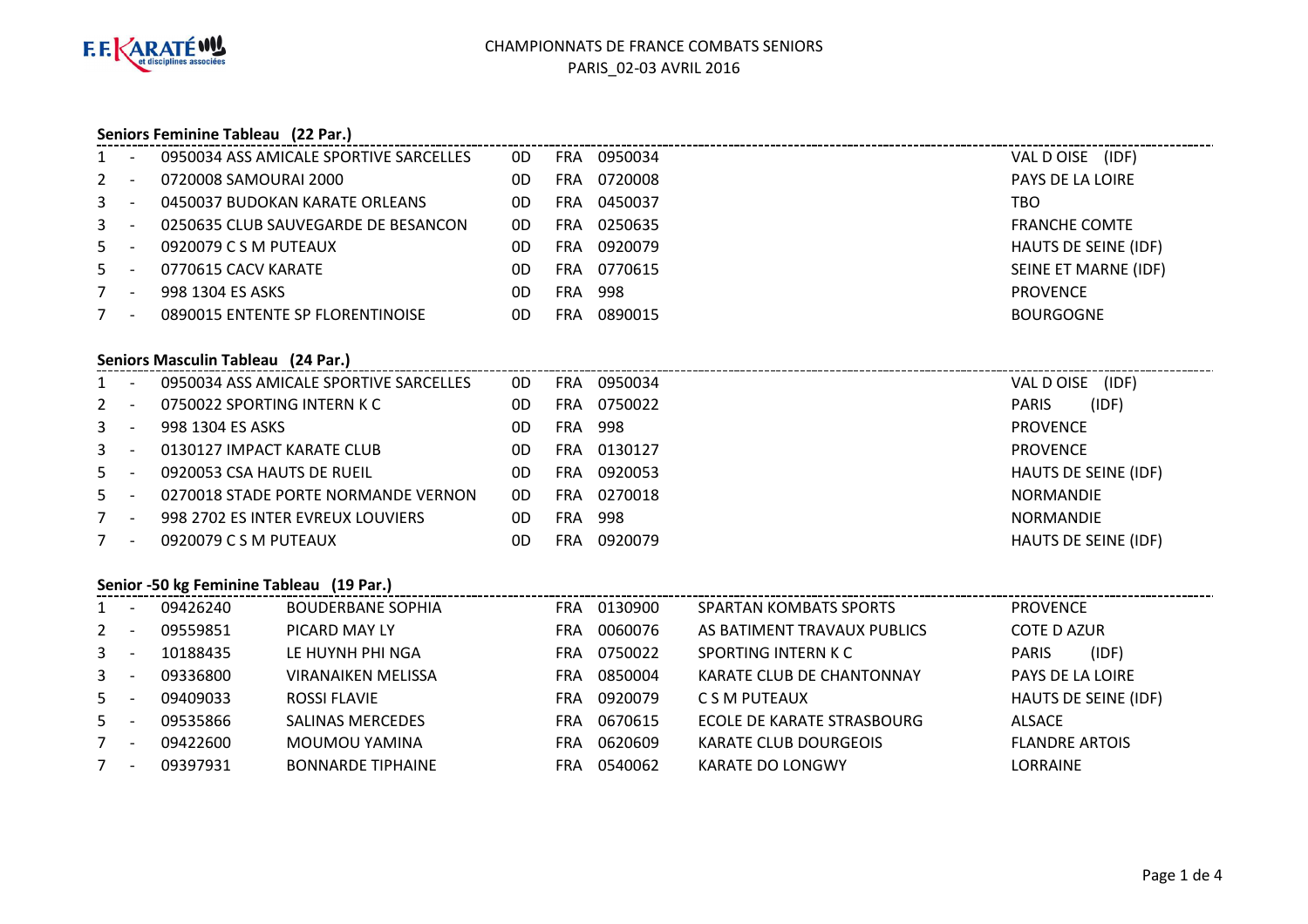

### **Senior -55 kg Feminine Tableau (24 Par.)**

| $1 -$   |          | 09308176 | <b>THOUY EMILY</b>      | <b>FRA</b> | 0450037 | <b>BUDOKAN KARATE ORLEANS</b>   | тво                     |
|---------|----------|----------|-------------------------|------------|---------|---------------------------------|-------------------------|
| $2 -$   |          | 09574666 | <b>BRITO ANDREA</b>     | <b>FRA</b> | 0940026 | <b>CLUB BUDOKAN THIAIS</b>      | VAL DE MARNE<br>(IDF)   |
| $3 - 5$ |          | 09273006 | MICHEL ARMANDE          | <b>FRA</b> | 0420616 | KARATE CLUB DE FIRMINY          | <b>RHONE ALPES</b>      |
| $3 -$   |          | 10113034 | EYNARD BARBARA          | <b>FRA</b> | 0890015 | <b>ENTENTE SP FLORENTINOISE</b> | <b>BOURGOGNE</b>        |
| $5 -$   |          | 09339719 | PERELLO MARJORIE        | <b>FRA</b> | 0830082 | KARATE CLUB CABASSOIS           | COTE D AZUR             |
| $5 -$   |          | 09434219 | <b>FURBATTO LAURINE</b> | <b>FRA</b> | 0910691 | KARATE SHOTOKAN ESSONNIEN       | (IDF)<br><b>ESSONNE</b> |
| $7 -$   |          | 10088098 | <b>IDIRI YAMINA</b>     | <b>FRA</b> | 0750741 | LUTECE KARATE DO                | (IDF)<br><b>PARIS</b>   |
|         | <b>.</b> | 10277248 | LARGUIER CHARLINE       | <b>FRA</b> | 0300613 | SHOTOKAN KARATE ALESIEN         | LANGUEDOC ROUSSILLON    |

### **Senior -61 kg Feminine Tableau (29 Par.)**

| $1 -$   | 09400568 | <b>IGNACE LUCIE</b>     | <b>FRA</b> | 9740681 | KARATE SHOTO CL DE BRAS PANON | <b>REUNION</b>           |
|---------|----------|-------------------------|------------|---------|-------------------------------|--------------------------|
| $2 -$   | 01329913 | DONA LOLITA             | FRA        | 0940026 | CLUB BUDOKAN THIAIS           | VAL DE MARNE (IDF)       |
| $3 -$   | 10102208 | <b>SIVERT LAURA</b>     | FRA        | 0250635 | CLUB SAUVEGARDE DE BESANCON   | <b>FRANCHE COMTE</b>     |
| $3 - 5$ | 09543032 | CRUAUX LAURA            | FRA        | 0540018 | <b>COS VILLERS KARATE</b>     | <b>LORRAINE</b>          |
| $5 -$   | 10037280 | DE CHIARA JOANNA        | FRA        | 0060076 | AS BATIMENT TRAVAUX PUBLICS   | COTE D AZUR              |
| $5 -$   | 09504166 | <b>IMBERDIS TATIANA</b> | FRA        | 0720008 | SAMOURAI 2000                 | <b>PAYS DE LA LOIRE</b>  |
| $7 -$   | 10006590 | SABBANI T SORAYA        | <b>FRA</b> | 0780014 | CLUB KARATE OKINAWA           | (IDF)<br><b>YVELINES</b> |
| $7 -$   | 09103407 | <b>FENELON JULIANA</b>  | FRA        | 0270010 | CL SP BEAUMONTAIS C S B       | <b>NORMANDIE</b>         |
|         |          |                         |            |         |                               |                          |

### **Senior -68 kg Feminine Tableau (23 Par.)**

|             | Senior -oo kg Femining Tableau (25 Part) |          |                      |            |         |                               |                       |  |  |  |  |  |
|-------------|------------------------------------------|----------|----------------------|------------|---------|-------------------------------|-----------------------|--|--|--|--|--|
|             |                                          | 09302438 | AGIER ALIZEE         | <b>FRA</b> | 0130900 | <b>SPARTAN KOMBATS SPORTS</b> | <b>PROVENCE</b>       |  |  |  |  |  |
| $2 -$       |                                          | 10212046 | <b>BELAL KHEIRA</b>  | <b>FRA</b> | 0130704 | FULL KARATE ACADEMIE          | <b>PROVENCE</b>       |  |  |  |  |  |
| $3 -$       |                                          | 09015419 | <b>BRETON LUCILE</b> | <b>FRA</b> | 0590194 | KARATE CLUB DE CONDE          | <b>FLANDRE ARTOIS</b> |  |  |  |  |  |
| $3^{\circ}$ |                                          | 09201501 | <b>BONTE CYNTHIA</b> | <b>FRA</b> | 0920079 | C S M PUTEAUX                 | HAUTS DE SEINE (IDF)  |  |  |  |  |  |
| $5 -$       |                                          | 10181124 | HASSOUNI IMANE       | <b>FRA</b> | 0890015 | ENTENTE SP FLORENTINOISE      | <b>BOURGOGNE</b>      |  |  |  |  |  |
| $5 -$       |                                          | 10063662 | SAHRI KENZA          | <b>FRA</b> | 0950037 | A D B KTE GARGES              | (IDF)<br>VAL D OISE   |  |  |  |  |  |
| 7           | $\overline{\phantom{a}}$                 | 09263173 | THIEBAUT LAURIE      | <b>FRA</b> | 0450037 | <b>BUDOKAN KARATE ORLEANS</b> | TBO                   |  |  |  |  |  |
| $7 -$       |                                          | 10498572 | ATTARD ISABELLE      | FRA        | 0250038 | SANBUDO RYU VOUJEAUCOURT      | <b>FRANCHE COMTE</b>  |  |  |  |  |  |
|             |                                          |          |                      |            |         |                               |                       |  |  |  |  |  |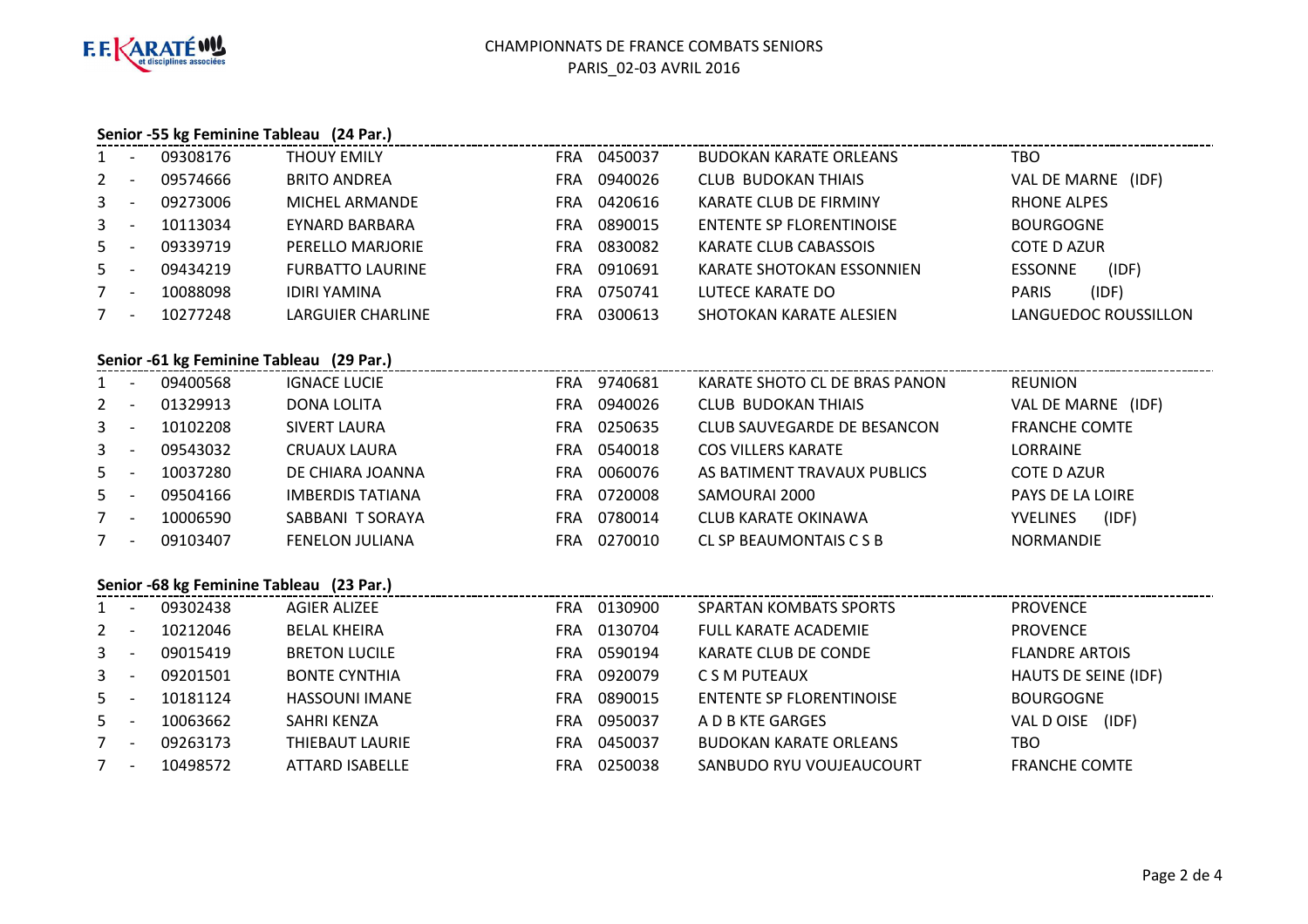

### **Senior 68 et + kg Feminine Tableau (24 Par.)**

|         | - - | 10013425 | <b>FLORENTIN ANNE LAURE</b> | <b>FRA</b> | 0450037 | <b>BUDOKAN KARATE ORLEANS</b>   | тво                  |
|---------|-----|----------|-----------------------------|------------|---------|---------------------------------|----------------------|
| $2 -$   |     | 01529447 | AIT IBRAHIM NADEGE          | FRA        | 0830697 | LE GRAND SAMOURAI               | <b>COTE D AZUR</b>   |
| $3 -$   |     | 10194216 | <b>GARCIA NANCY</b>         | FRA        | 0130019 | CLUB ARLESIEN DE KARATE DO      | <b>PROVENCE</b>      |
| $3 - 5$ |     | 09600893 | DABBADIE CHLOE              | FRA        | 0770059 | KARATE CLUB BOISSY LE CHATEL    | SEINE ET MARNE (IDF) |
| $5 -$   |     | 09378281 | <b>LEGGIO GENNA</b>         | FRA        | 0840004 | <b>VEDENE KARATE CLUB</b>       | <b>PROVENCE</b>      |
| $5 -$   |     | 09064924 | KLOUCHA SOFIA               | FRA        | 0250635 | CLUB SAUVEGARDE DE BESANCON     | <b>FRANCHE COMTE</b> |
|         | - - | 09385819 | <b>HASSOUNI HANNAE</b>      | <b>FRA</b> | 0890015 | <b>ENTENTE SP FLORENTINOISE</b> | <b>BOURGOGNE</b>     |
| $7 -$   |     | 10115498 | <b>IMADOUCHENE MAEVA</b>    | FRA        | 0760032 | SHOTOKAN KARATE CLUB D ELBEUF   | <b>NORMANDIE</b>     |

### **Senior -60 kg Masculin Tableau (33 Par.)**

| $1 -$   | 09460457 | AGOUDJIL SOFIANE      | <b>FRA</b> | 0770615 | <b>CACV KARATE</b>                 | SEINE ET MARNE (IDF) |
|---------|----------|-----------------------|------------|---------|------------------------------------|----------------------|
| $2 -$   | 10561517 | AZOUZ KEVIN           | <b>FRA</b> | 0830733 | AZUR KARATE ACADEMIE SAINTE MAXIME | COTE D AZUR          |
| $3 - 5$ | 09452394 | <b>JOASSY PIERRIC</b> | <b>FRA</b> | 0690700 | <b>FUDOSHIN</b>                    | RHONE ALPES          |
| $3 -$   | 10352983 | JACQUERAY ADAM        | <b>FRA</b> | 0950086 | AMICAL CLUB SPORTIF CORMEILLAI     | VAL D OISE (IDF)     |
| $5 -$   | 10096143 | <b>MARDHI ILIES</b>   | <b>FRA</b> | 0180003 | FUDO SHIN KARATE DO                | TBO                  |
| $5 -$   | 09499606 | <b>QUINHA DARCYL</b>  | <b>FRA</b> | 0530002 | LAVAL KARATE 53                    | PAYS DE LA LOIRE     |
| $7 -$   | 09569296 | TOIN ALLAN            | <b>FRA</b> | 0720008 | SAMOURAI 2000                      | PAYS DE LA LOIRE     |
| $7 -$   | 09535823 | <b>BELAL SOFIANE</b>  | FRA        | 0130704 | <b>FULL KARATE ACADEMIE</b>        | <b>PROVENCE</b>      |
|         |          |                       |            |         |                                    |                      |

# **Senior -67 kg Masculin Tableau (37 Par.)**

|              | $3$ $\epsilon$ $\alpha$ $\beta$ $\gamma$ $\alpha$ $\beta$ $\gamma$ $\alpha$ $\beta$ $\gamma$ $\alpha$ $\beta$ $\gamma$ |          |                     |            |         |                                     |                         |  |  |  |  |
|--------------|------------------------------------------------------------------------------------------------------------------------|----------|---------------------|------------|---------|-------------------------------------|-------------------------|--|--|--|--|
| 1            | $\overline{a}$                                                                                                         | 09271606 | <b>GARIN MARVIN</b> | <b>FRA</b> | 0950034 | ASS AMICALE SPORTIVE SARCELLES      | VAL D OISE<br>(IDF)     |  |  |  |  |
| $2^{\circ}$  | $\overline{\phantom{a}}$                                                                                               | 09427111 | DA COSTA STEVEN     | FRA        | 0540013 | U SP LITT MONT ST MARTIN SEC KARATE | LORRAINE                |  |  |  |  |
| $\mathbf{3}$ | $\overline{\phantom{0}}$                                                                                               | 09544389 | LOURENCO AURELIEN   | FRA        | 0720008 | SAMOURAI 2000                       | <b>PAYS DE LA LOIRE</b> |  |  |  |  |
| $\mathbf{3}$ | $\overline{\phantom{0}}$                                                                                               | 10310724 | RASPILAIR ALEXIS    | FRA        | 0590194 | KARATE CLUB DE CONDE                | <b>FLANDRE ARTOIS</b>   |  |  |  |  |
| $5 -$        |                                                                                                                        | 09036000 | <b>BOSTON WENDY</b> | <b>FRA</b> | 0950034 | ASS AMICALE SPORTIVE SARCELLES      | VAL D OISE<br>(IDF)     |  |  |  |  |
| $5 -$        |                                                                                                                        | 09513306 | <b>OUKHRID ALI</b>  | FRA        | 0590194 | KARATE CLUB DE CONDE                | <b>FLANDRE ARTOIS</b>   |  |  |  |  |
|              | $\overline{\phantom{a}}$                                                                                               | 09193365 | CHAKROUN MAHMOUD    | FRA        | 0690077 | SEN NO SEN KARATE VENISSIEUX        | <b>RHONE ALPES</b>      |  |  |  |  |
|              | $\overline{\phantom{a}}$                                                                                               | 09012484 | YOUSFI MEHDI        | FRA        | 0910012 | AMICALE SPORTIVE EVRY SK            | (IDF)<br><b>ESSONNE</b> |  |  |  |  |
|              |                                                                                                                        |          |                     |            |         |                                     |                         |  |  |  |  |